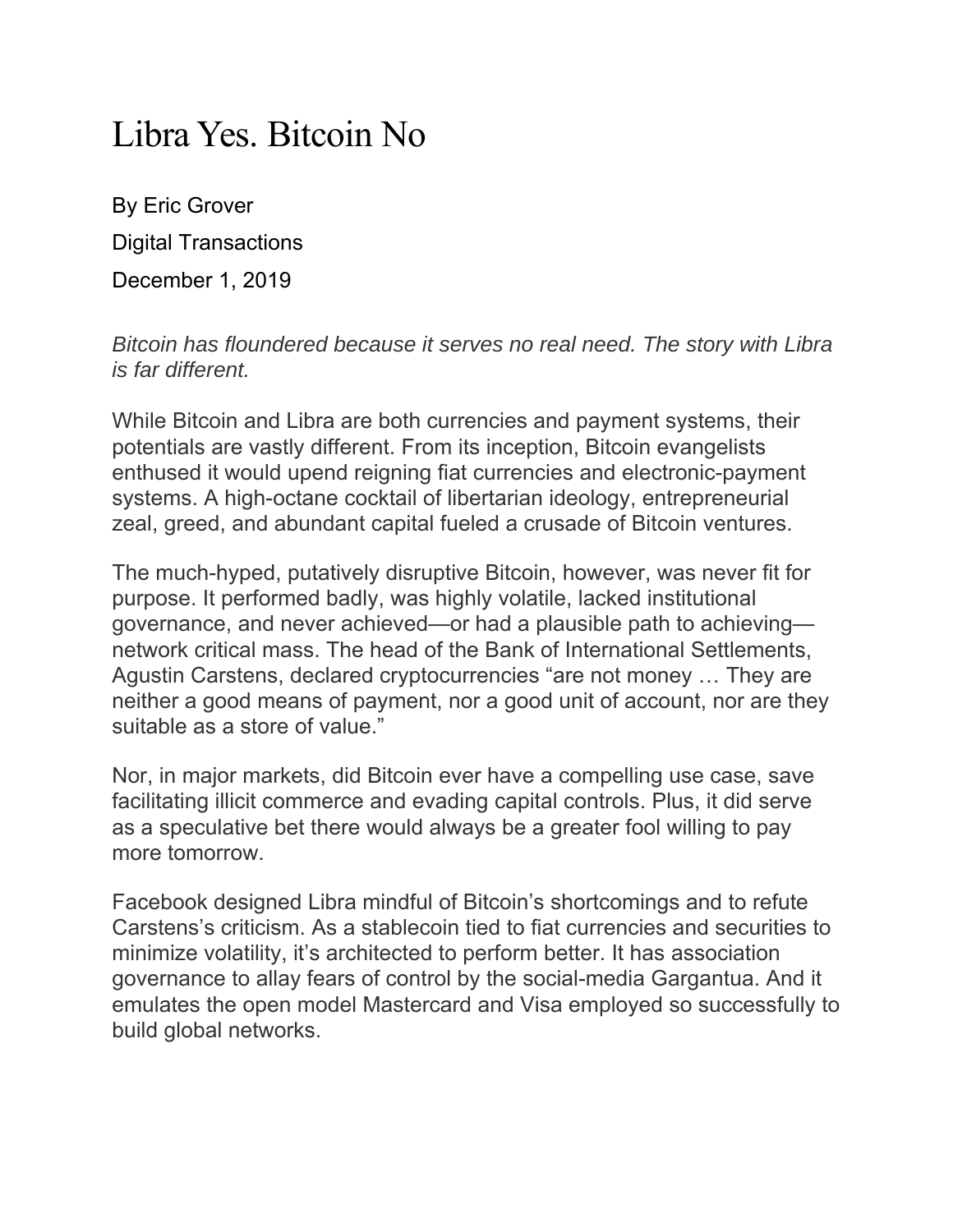Notwithstanding Libra's independent governance, its backing by the dollar and other fiat currencies rather than gold, and its wrapping with financialinclusion pieties, governments are alarmed.

The G7 Working Group on Stablecoins warned Libra "could pose challenges and risks to: monetary policy, financial stability, the international monetary system, (and) fair competition."

The Swiss Financial Market Supervisory Authority said "the planned international scope of the (Libra) project requires an internationally coordinated approach." That's likely to stymie genuine money-andpayments innovation.

An October House Financial Services Committee hearing, "An Examination of Facebook and Its Impact on the Financial Services and Housing Sectors," underscored Washington's hostility to Libra. Chairwoman Maxine Waters worried the social-media titan's stablecoin would be a "global digital currency that would challenge the U.S. dollar." Governments enjoy and ruthlessly protect their currency monopolies.

Congresswoman Carolyn Maloney demanded Facebook chief executive Mark Zuckerberg pledge not to launch Libra unless and until the Fed, FDIC, OCC, SEC, CFTC, CFPB, Fincen, and FHA have given all necessary approvals. He agreed.

Zuckerberg can commit Facebook to running Washington's regulatory gauntlet before launch. Presumably, however, he can't commit the Swiss Libra association.

Congresswoman Ann Wagner asked why PayPal, Visa, Mastercard, Stripe, Mercadopago, eBay, and Booking Holdings bailed on Libra. PayU is the only payments firm still in. The political heat is one reason. Also, for the payment networks, Libra could be a formidable competitor.

Congresswoman Nydia Velázquez worried Libra might "break the monetary system." She demanded it hold off until Congress establishes a legal framework. Facebook's chief politely refused.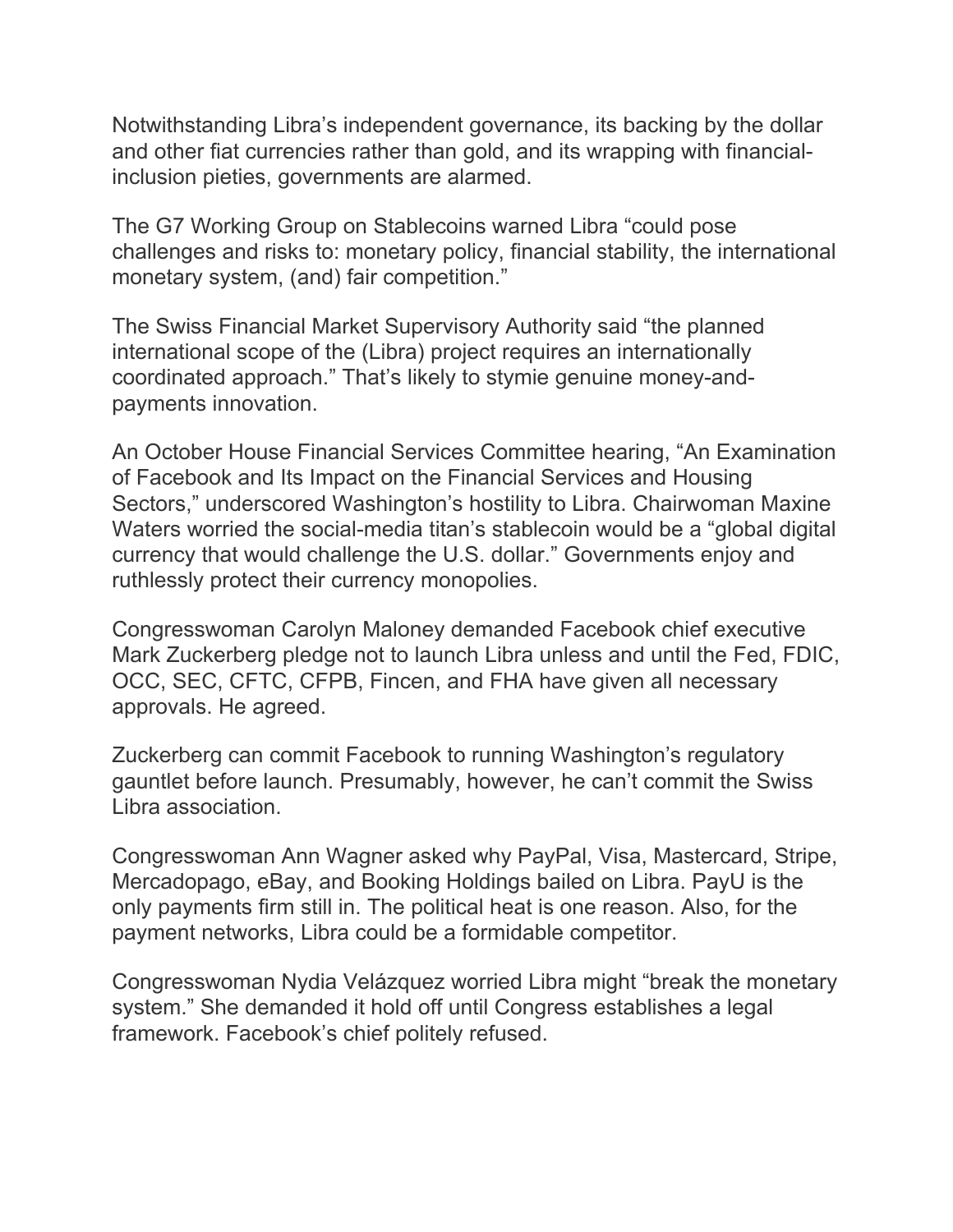The fiercest inquisitor, Congressman Brad Sherman, tarred Zuckerberg as "the richest man in the world" (he's not) and accused him of hiding behind the poor and "trying to help drug dealers, terrorists, and tax evaders."

With Facebook's 2.4 billion users and its resources, it could incent use on its platform, then in adjacent e-commerce and at the physical point of sale. That would spur efforts by other association members. Consequently, Libra's potentially far more viable, and more threatening, than Bitcoin and several thousand other cryptocurrencies extant.

But not yet in the United States. The dollar is the world's reserve and a relatively hard fiat currency. Electronic-payment systems work well, have critical mass, and are habitual.

In much of the Third World however, fiat currencies are horribly debased. Venezuelan inflation crested at over a million percent. And electronicpayment systems don't have critical mass. Libra could launch in more hospitable and promising markets with weaker national currencies and electronic-payment systems.

Zuckerberg and Libra point man David Marcus would do well to take a cue from Geoffrey Moore's seminal "Crossing the Chasm." Moore observes successful breakthrough technologies penetrate and dominate mainstream markets not by challenging incumbents head-on, but rather by first focusing on and winning early adopters.

Self-interest and competition ensure value. In "Denationalisation of Money: The Argument Refined," Nobel-Prize-winning economist Friedrich Hayek contended competing currencies ensure good money, and that good money can only come from self-interest, not government benevolence.

There's already a modicum of competition among fiat currencies. The dollar circulates in Ecuador, Panama, and Zimbabwe. Hong Kong and Bermuda employ dollar-based currency boards. Competition from a credible global stablecoin would check governments' abuse of their currency monopolies and force private payment systems to up their games.

Bitcoin isn't going to achieve relevance, much less disrupt fiat currencies or major electronic payment systems. But if Facebook and the Libra